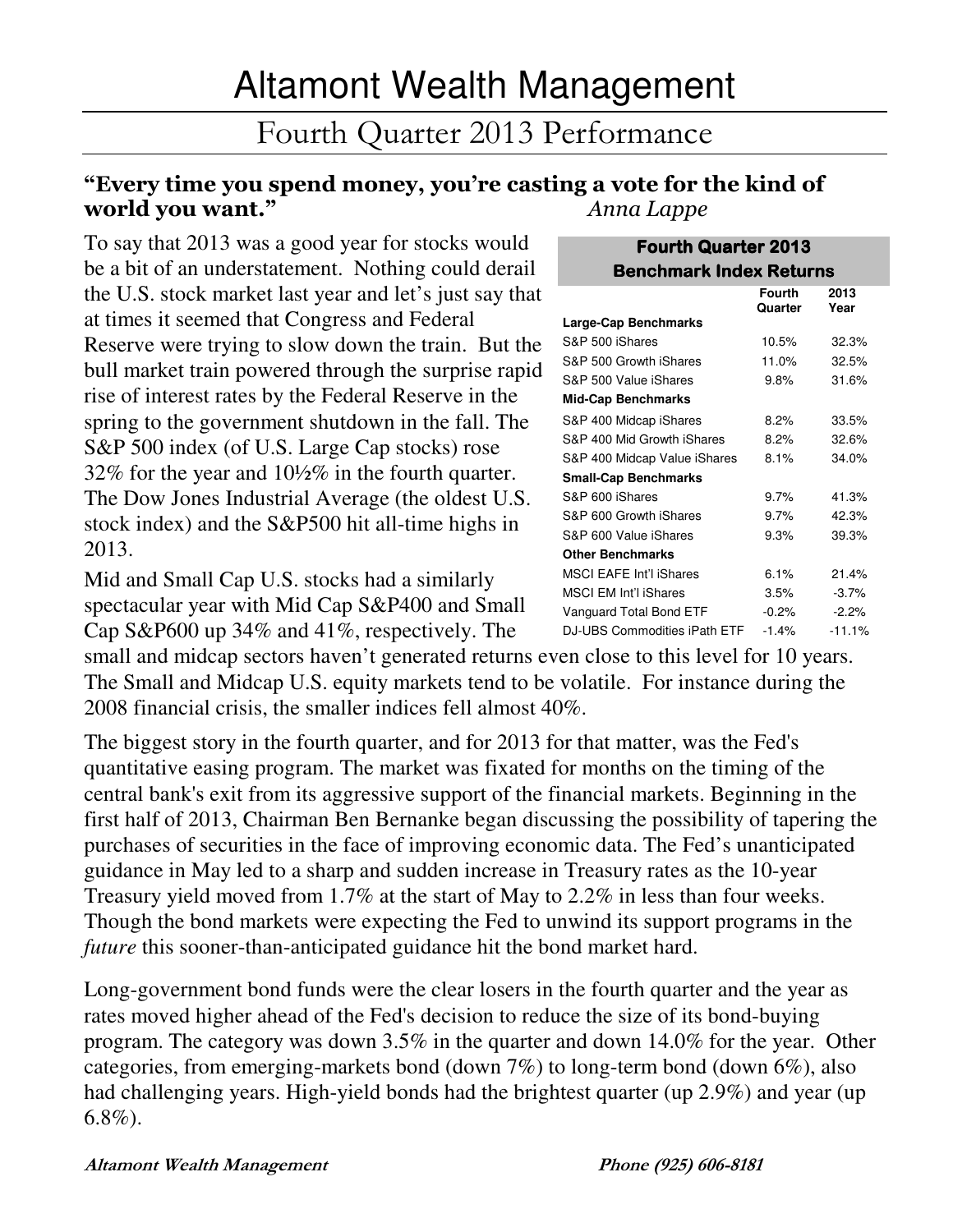The precipitous fall in rates caused the Fed to back track. The Federal Reserve Board began a PR campaign to convince the market that they would not begin the taper until the economy was strong enough to support it and would leave short-term rates to remain extremely low for the foreseeable future.

By the time Fed officials announced in December that they were going to reduce the size of their bond purchases by \$10 billion a month, the stock market reaction was quite muted as investors had already priced in the taper. However, the bond market continued to fall as interest rates rose in the fourth quarter, with the 10-year Treasury rate touching 3% just before the end of the year.

The PR campaign worked to shore up the U.S. equity markets but not the bond markets. Essentially any investment used to manage risk performed poorly in 2003. All sectors of the bond markets performed poorly. The Vanguard Total Bond ETF, which is good proxy for the total bond market, fell 2.2%. Certain sectors of the bond market were hit hard by rising interest rates. Long Term U.S. bonds fell 10%. Inflation Protected bonds (TIPS) fell almost 8%. Besides most sectors of the bond market, commodities fell 11% in 2013. Mutual funds that used derivatives to counterbalance risk fell significantly as well. It was the year when diversification and risk management hurt.

This story is far from over. The Fed still has a long way to go to exit all of its extraordinary measures. And if 2013 showed us anything, it was that it's incredibly difficult to predict how the market will react to the Fed's moves in the years to come. Just like there was no road map for putting these interventions into place, there is no clear path of how to exit them.

Washington provided another saga this year. In addition to the Fed and its monetary policy in 2013, there was political wrangling over fiscal policy. It was a Congressional soap opera of on again and then off again bargains. Initially both sides of the Legislative aisle were able to come together to strike a last-minute deal to avert the worst of the fiscalcliff tax hikes and spending cuts with an extension of the debt ceiling. But all semblance of cooperation dissolved by October with the government shut down. The 16-day shutdown came to an end with another bipartisan deal that laid the groundwork for a subsequent deal that will fund the government for the next two years. The good news for investors is that after years of shakiness, the budget deal reached at the end of the year will provide a level of certainty over fiscal policy for some time.

The backdrop against which the Fed and Congress were making decisions was a slowly improving domestic economy. Gross Domestic Product growth rate expanded around 2.3% last year, which is above the 2.0% growth rate experienced the last two years. Though this is an improvement it is not even close to the average GDP growth rate of 3.2% that postwar Americans have enjoyed from 1948 through 2000. Most economists see a continuation of the slow-growth theme in 2014 and further. The consensus estimates are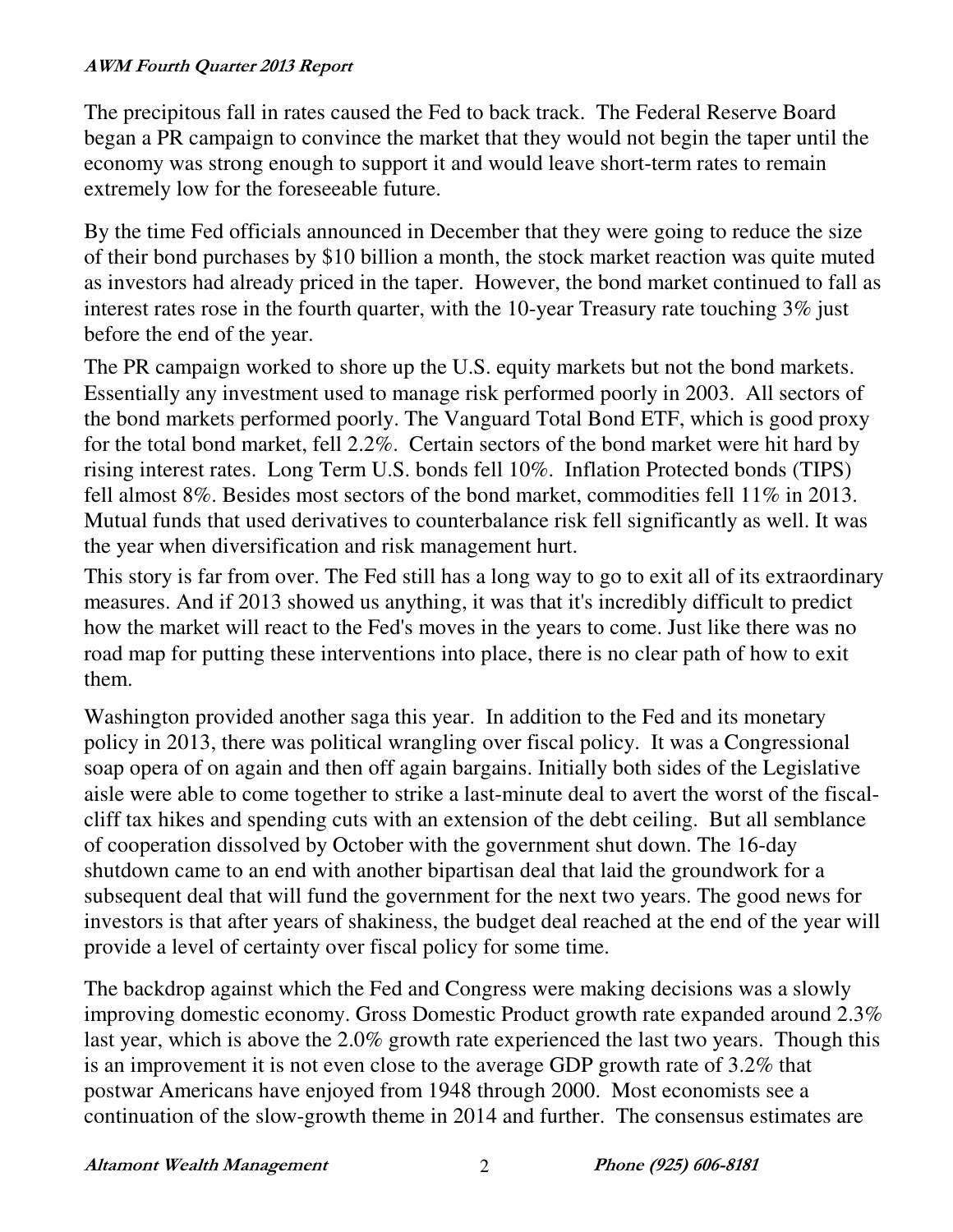that the U.S. could muster, at best, an average GDP growth of around 1.9% between 2012 and 2032. This is why economists are calling this a lukewarm or suboptimal economy.

Though unemployment fell in 2013 to 6.7%, it did so because people fell out of the labor force and not because they found jobs. In fact the portion of the population now working or looking for work is smaller than it's been since 1978. So the statistic to track is labor force participation which is the percentage of working-age people in an economy who are employed and are unemployed but looking for a job. In the United States the labor force participation rate is usually around 67% to 68%. Currently labor force is heading towards 62%, a rate not seen for over 35 years.

Most disturbing is the loss of jobs in for the prime-aged (25-to-54-year-old) workers over the past year. Their participation rate dropped from 83% in the fourth quarter of 2006 to 81% in the third quarter of 2013. In addition, youth (aged 16 to 24) rates have declined from 65% in 1988 to just 46% in 2012, while females (age 20 and over) saw a dramatic rise in their participation from 35% in 1968 to 58% in 2000, only to fall back to 55% in 2012. The loss in labor participation is especially destructive in the prime and youth age groups. Some workers will never reach, or recover the careers they would have had or from the earnings loss after all the years of unemployment.

A falling unemployment rate is misleading. The statistic that bears monitoring is labor



Altamont Wealth Management 3 Phone (925) 606-8181 force participation rate. This tepid economy will never start cranking at full bore until the labor force participation rate begins to rise again. That will require significant consistent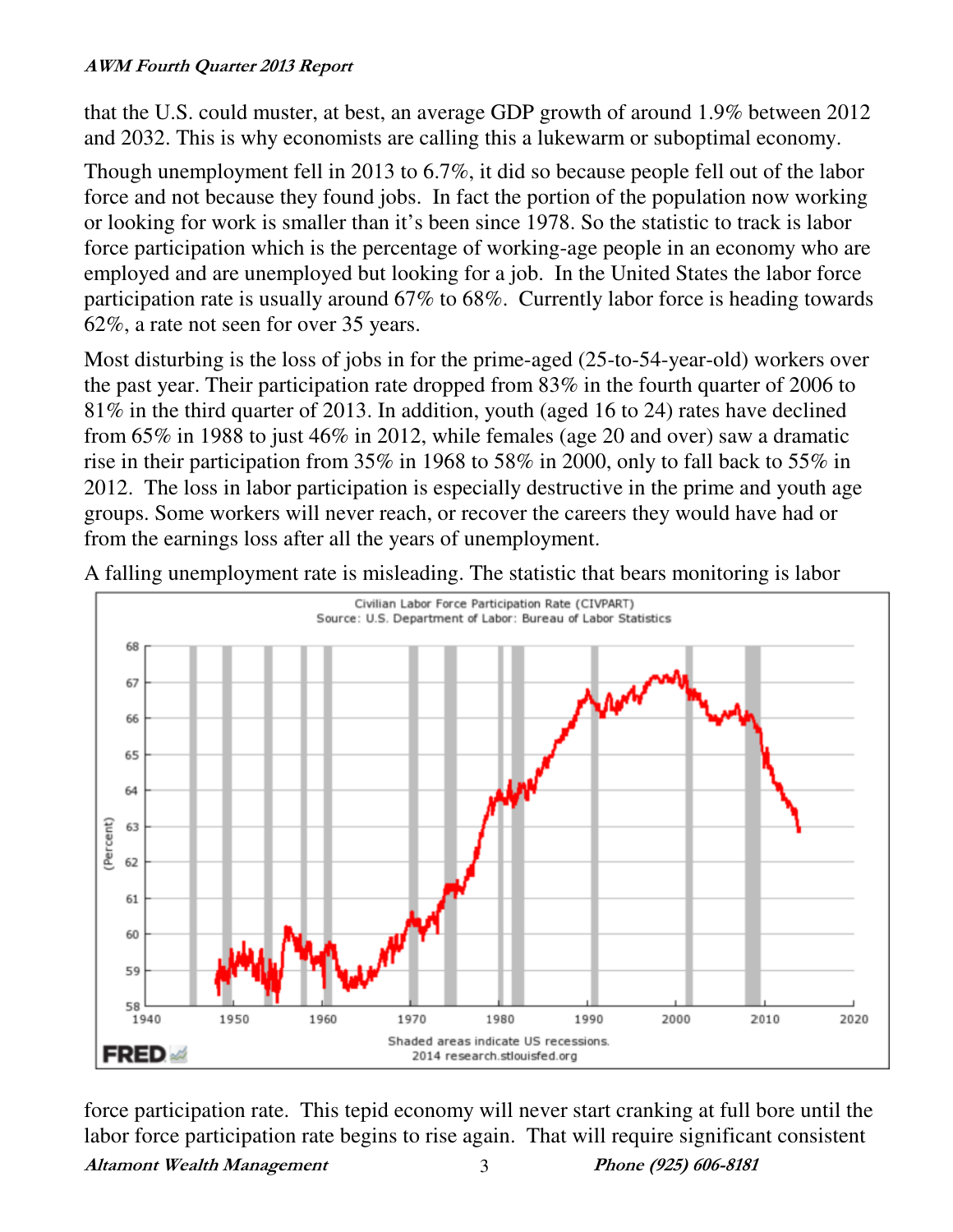month-to-month job creation before the U.S. economy can begin to really crank. In the meantime it will continue to do well but the middle class will continue to suffer.

There were significant disruptions in the U.S. municipal-bond market last year. The fallout from the 2008 financial crisis is impacting municipalities around the country and their ability to pay their municipal bond obligations. This culminated with Detroit's municipal bankruptcy filing in June, the largest-ever such filing. It has always been debated whether municipalities could file for bankruptcy and walk away from their unfulfilled pension obligations. A Federal judge ruled in December that the bankruptcy could. Detroit's bankruptcy could set a precedent for other highly indebted municipalities like Chicago. Despite all the negative headlines, the overall health of the muni market as a whole remains healthy, with many municipalities recovering well as the U.S. economy gains some steam.

International markets performed well in 2013, with developed countries' stock markets gaining 21%. Japan woke from its slumber in 2013 with the launch of an economic threepronged plan by Prime Minister Shinzo Abe. The plan is designed to jump-start the Japanese economy. So far the plan has been successful by lowering the value of the yen. At the beginning of the year, you could buy 87 Japanese Yen for a dollar versus 104 Yen now. In response, the Japanese stock market (the Nikkei) rose 57% during the year.

In Europe, the euro crisis remained mostly silent as leaders worked on plans (unsuccessfully so far) to try to fix some of the systemic issues that face the common currency. European economies also seemed to have turned the corner out of recession and back to very slow growth.

China had an uneven year as the country struggled with how to move from an investmentled economy to one driven by consumer demand. Growth seemed to have picked up somewhat in the fourth quarter.

International-equity funds as a whole trailed domestic-equity funds in the fourth quarter. India equity (up 12%) was tops in the quarter but among the worst for the year, losing more than 10%. Europe stock (up 7%) and world stock (up 6%) also had good quarters. Latin America stock was the biggest loser in the quarter (down 3%) and year (down 11%). Japan stock (up 26%) was the best performer in the year.

What to expect in 2014? It is never clear but it wouldn't be unusual to back track from the from last year's run up. This is normal to test new highs. Despite this bump it is a very likely that the U.S. stock market will have a decent year. Returns may be sub-par if the economy continues to just plod along. Only a significant uptick in the economy (especially in the labor force participation rate) will provide the fuel needed to ignite the U.S. stock market.